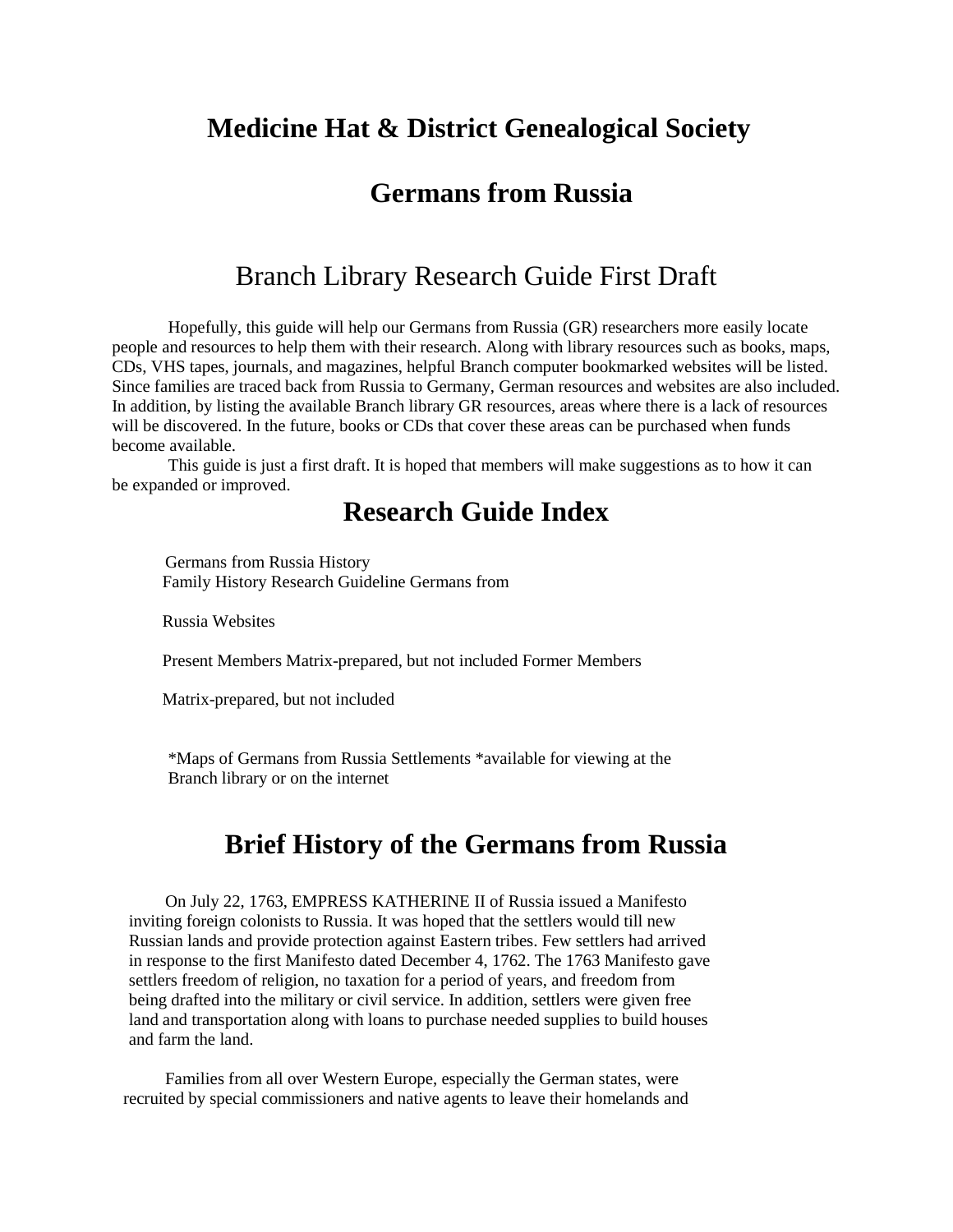settle in the vast Russian lands. Seeking a better future with freedom from military service and wars, poor economic conditions, and political oppression, and religious freedom, large groups of German families, mainly from Hessen, arrived at assembly points from where they traveled to seaports, such as Lubeck and Danzig, where passage to Russia was provided. After crossing the Baltic Sea and landing at Kronstadt, the settlers journeyed to the lower Volga region, the site chosen by the Russian government. Several villages were also started in the St. Petersburg area. According to The German Colonies on the Lower Volga by Gottlieb Beratz, 8000 families arrived in the Volga region from 1764 to 1767. North and south of Saratov on the Volga, 104 VOLGA GERMAN villages were founded.

MENNONITES formed the six Belowesch villages in Southern Russia in 1766. In 1789, a group of 228 families of Mennonites left West Prussia for religious and economic reasons to found eight villages by the Chortitza River. In 1804, Mennonite villages were founded by the Molotschna River also by families from West Prussia.

In 1770, about 70 German HUTTERITES seeking religious freedom settled in the Chernigov region on the estate of Count Peter Rumiantsev. Later on they started a new village near the Molotscha Mennonites.

ALEXANDER I, the grandson of Katherine II, desired settlers to cultivate the vast land areas captured from the Turks in the Black Sea region. Agents were sent to Germany to recruit settlers. To avoid undesirable emigrants, Alexander issued a decree on February 20, 1804, which instructed immigration agents to recruit only foreigners that would serve

as model farmers and tradesmen. Freedoms guaranteed in Katherine's manifesto were repeated. To flee unfavorable taxes, constant wars, and religious restrictions, thousands of Germans left southwestern Germany, Hungary, Poland, and West Prussia for the Black Sea region. They reached this new land taking various land routes and rivers, such as the Danube and the Dniester. Adam Giesinger in From Catherine to Khrushchev, states that there were over 200 villages in this region by 1848. Nearly 10,000 German families came to found villages in the BLACK SEA region.

Starting in 1816, German settlers started arriving in Volhynia. In 1793, Russia had claimed the Polish province of VOLHYNIA. Landowners needing farmers to till their lands persuaded thousands of Germans to establish villages in this region. By 1871, they had founded 139 villages in Volhynia.

#### **Starting Family History**

In genealogy/family history, we are trying to find out more about our families. Many books and websites will give you a step by step method to follow. Start with yourself and record what you know about your family. Ask help from people close to you for details and documents which can help. Find out about people or resources which can help you from friends, relatives, genealogical societies, libraries, and websites. As you work from the known to the unknown, record your findings with notes on sources.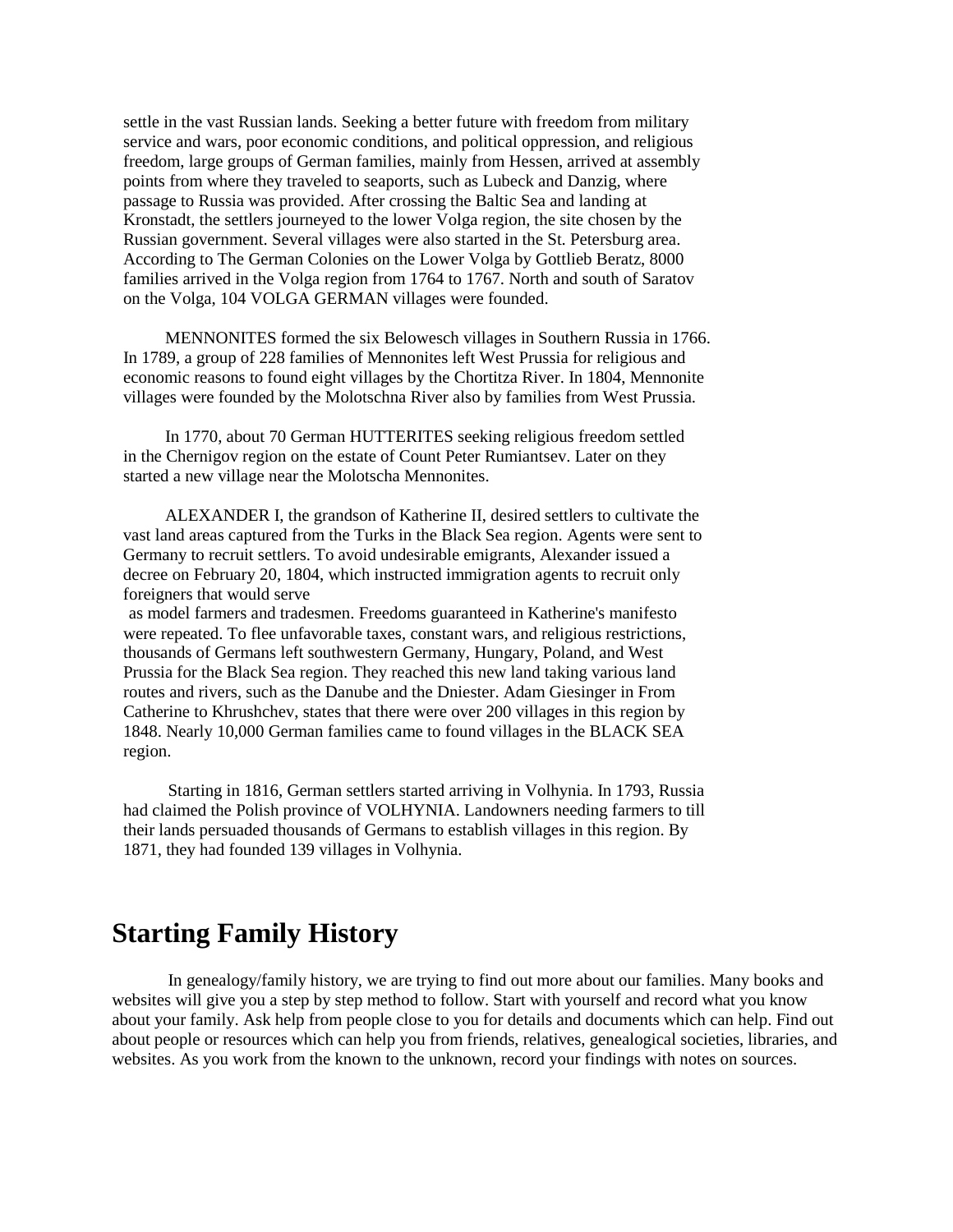## **Websites - Beginning Family History**

How To Begin - Library and Archives Canada - Canadian Genealogy Centre [collectionscanada.gc.ca/genealogy](http://collectionscanada.gc.ca/genealogy)

How Do I Begin? FamilySearch - The Church of Jesus Christ of Latter-day Saints Research Helps - Guidance [familysearch.org](http://familysearch.org/)

### **Some Helpful Resources at the Branch Library**

Beginning Family History Handouts - at the Branch Library

#### **Books**

Finding Your Family on the Internet Michael Otterson Genealogy for the first time Laura Best Genealogy Online for Dummies Matthew L. Helm and April Leigh Helm Handbook for Researching Family Roots with emphasis on German-Russian heritage, ... Diane J. Wandler and Prairie Chapter Members The Canadian Genealogical Sourcebook Ryan Taylor The Everything Family Tree Book William G. Hartley Tracing Your Family History Lise Hull Finding Your Canadian Ancestors A Beginner's Guide Sherry Irvine and Dave Obee Genealogy Research: The Basics Carolyn Schott GRHS Heritage Review Vol. 38, No. 4, December 2008, pp. 31-37

## **Germans from Russia Research**

Helpful Societies American Historical Society of Germans from Russia [\(ahsgr.org\)](http://ahsgr.org/) Germans from Russia Heritage Society [\(grhs.org\)](http://grhs.org/)

Society for German Genealogy in Eastern Europe [\(sggee.org\)](http://sggee.org/) The Federation of East European Family History Societies [\(feefhs.org\)](http://feefhs.org/) East European Genealogical Society [\(eegsociety.org\)](http://eegsociety.org/) Galizien German Descendants [\(galiziengermandescendants.org\)](http://galiziengermandescendants.org/) The Bukovina Society of the Americas [\(bukovinasociety.org\)](http://bukovinasociety.org/) Landsmannschaft der Deutschen aus Russland [\(deutscheausrussland.de\)](http://deutscheausrussland.de/) Bessarabiendeutscher Verein e.V. [\(bessarabien.de\)](http://bessarabien.de/)

These are just a few of the helpful societies for beginning and experienced GR researchers. Other helpful organizations can be found by doing a search using "Germans from Russia" or the name of a region or GR village. AHSGR has a helpful handout, available at the Branch Library, called Frequently Asked Questions. GRHS has on its website under Research Resources Frequently Asked Questions and An Elementary Tutorial on German-Russian History. The Germans from Russia Heritage Collection [\(library.ndsu.edu/grhc\)](http://library.ndsu.edu/grhc)) is a rich source of valuable resources and information.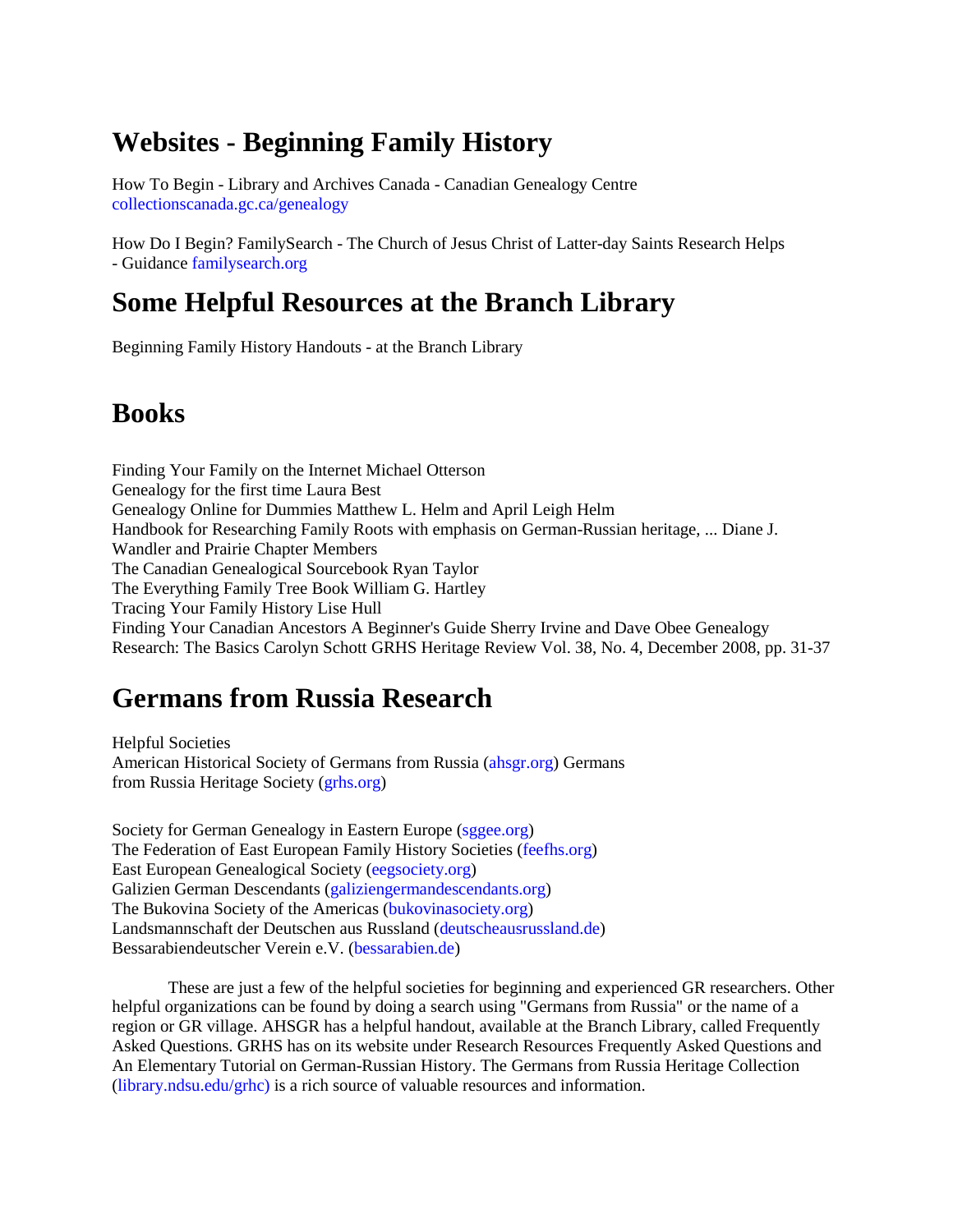#### **Searching Records**

While some will gather information on both sides of their families at the same time, others will select one ancestor/family name and work their way back. This can depend on whether the Branches come from the same village/region/country. Check family history holdings of libraries, GR societies, and websites for evidence of research completed on the names you've selected.

Two essential elements of genealogical research are names of people and places. Many German-Russian names have a variety of spellings and have been changed to English equivalents. Check family documents and interview relatives to discover DIFFERENT SPELLINGS OF NAMES. Resources will have to be checked using all possible variations. Finding a GR ancestor's TOWN or VILLAGE of ORIGIN may be a challenge. An obituary or family history may just give Russia, Ukraine, Rumania, Volhynia, or Odessa as the birthplace. Finding the village of origin when you begin will definitely make your journey easier.

#### **Resources for Finding Family Names and Villages of Origin**

Bibles and Other Family Documents Family History Books and Family Websites Obituaries Sources

LOCAL NEWSPAPERS - Check news columns submitted by small villages surrounding a city. For example, communities such as Pashley, which no longer exists, submitted news articles to the Medicine Hat News. Funeral announcements for an ancestor's immediate family or other relatives may lead to the needed village name.

These obituaries are often on a newspaper's website; some have archives with notices that may go back six years or more. To see the notice's full text, a fee may be charged.

COMMUNITY NEWSPAPERS where ancestors lived for short periods - If your ancestors lived in the United States, check the newspaper of the village where they lived. Many genealogical societies have obituary indexes on their websites. Alberta Genealogical Society - [abgensoc.ca/databases.html](http://abgensoc.ca/databases.html) Germans from Russia Heritage Society - [grhs.org](http://grhs.org/) Obituaries - [odessa3.org/collections](http://odessa3.org/collections) American Historical Society of Germans from Russia [-ahsgr.org/obituaries.htm](http://-ahsgr.org/obituaries.htm) Saving Our Ancestral Records - [ahsgrsoar.org](http://ahsgrsoar.org/) Obituary Project - The Lower Volga Villages - [webbitt.com](http://webbitt.com/)

GERMAN NEWSPAPERS - Some indexes have been made for German obituaries. Copies of the obituaries can be ordered. Mennonite Historical Society of British Columbia - [msbc.com/genealogy.html](http://msbc.com/genealogy.html) Mennnonitsche Rundschau Der Bote Germans from Russia Heritage Society [-grhs.org](http://-grhs.org/) Dakota Freie Presse Dakota Rindschau American Historical Society of Germans from Russia - [ahsgr.org](http://ahsgr.org/) Odessa3.org/collections Der Staats Anzeiger

CHURCH NEWSLETTERS - Churches belonging to one regional group may have published a newsletter containing obituaries.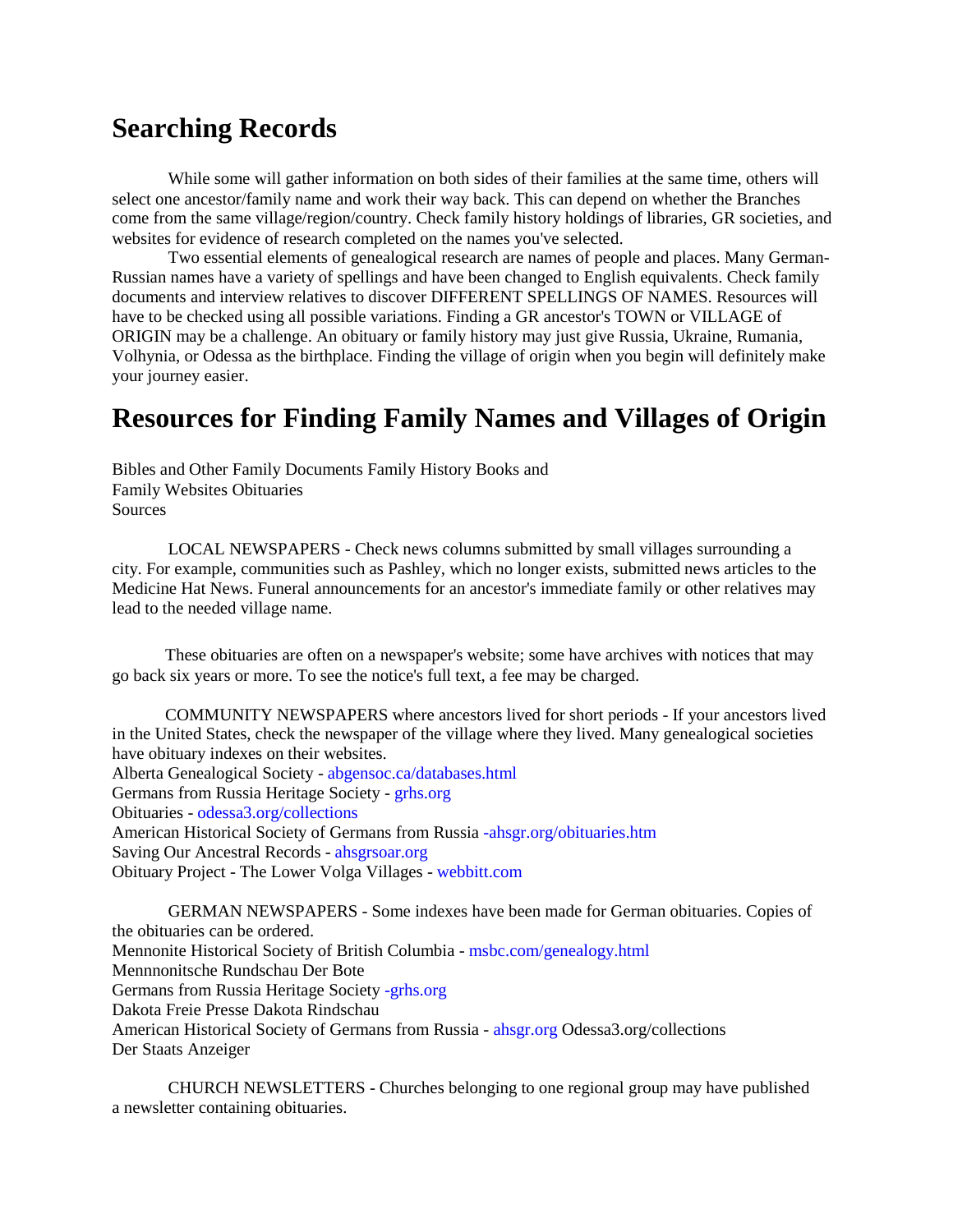FUNERAL HOME WEBSITES - Some of these have included notices.

OBITUARY WEBSITES - These are websites with notices from Canadian and U.S. newspapers. Often one needs to pay a fee or take out a membership to obtain/view a desired copy. Examples are [obituaries.com](http://obituaries.com/) and [newspaperarchive.com](http://newspaperarchive.com/)

#### **Naturalization Applications**

For immigrants that lived in the U.S., naturalization applications can contain a wealth of information about a family, its home village, and its arrival in North America. Later applications, after 1906 in North Dakota, are especially worth checking. Historical Society websites can list naturalization applicants.

The North Dakota Naturalization Records Index is at

[lib.ndsu.nodak.edu/ndirs/databases/naturalrec.php.](http://lib.ndsu.nodak.edu/ndirs/databases/naturalrec.php.)

For South Dakota, it's [sdhistory.org/arc/naturalizationarchives/firstpaperslist.asp.](http://sdhistory.org/arc/naturalizationarchives/firstpaperslist.asp) After finding your ancestor in the index, copies can be ordered.

#### **Passenger Ship Lists**

Ship lists can give the last residence (village) of the passenger and/or a relative's village in the homeland. Check the document, "Germans from Russia Websites" for some helpful sites.

#### **EWZ Records**

EWZ (Einwandererzentralstelle) Records are immigration records of ethnic Germans that arrived in Germany from 1939-1945. These are of tremendous help if your ancestors or relatives reached Germany during this time period. Along with the village name, parents and grandparents of the immigrants can be listed. Indexing of these records has made them available to researchers. Check these websites for further information:

[grhs.org/rig/bess/research](http://grhs.org/rig/bess/research) \_resettlement.htm [volhynia.com/ewzmain.html](http://volhynia.com/ewzmain.html) [odessa3.org/collections/war](http://odessa3.org/collections/war) [galiziengermandescendants.org](http://galiziengermandescendants.org/) -1939 Resettlement Records

#### **Koblenz Records**

The Koblenz questionnaires were completed by Germans from Bessarabia, Bukovina, and Dobrudscha when they departed Russia at the start of World War 11. These Fragebogen, completed before the EWZ forms, list family members, date and place of birth, and other helpful biographical data. [grhs.org/rig/bess/research](http://grhs.org/rig/bess/research) \_resetttlement.htm [odessa3.org/collections/bess/koblenz/](http://odessa3.org/collections/bess/koblenz/)

#### **DAI Records**

The DAI, Deutsches Ausland Institut, lists were made during World War 11. They contain various types of information collected about Germans from Russia that resettled in Germany. [grhs.org/rig/bess/Korners/allen](http://grhs.org/rig/bess/Korners/allen) konrad\_korner.htm [odessa3.org/collections/war/dai/](http://odessa3.org/collections/war/dai/)

#### **Christian Fiess Records**

Christian Fiess, born in Sarata, Bessarabia, collected many documents on Bessarabian families with the help of others that had left Russia during the War. This collection was microfilmed by the LDS Church.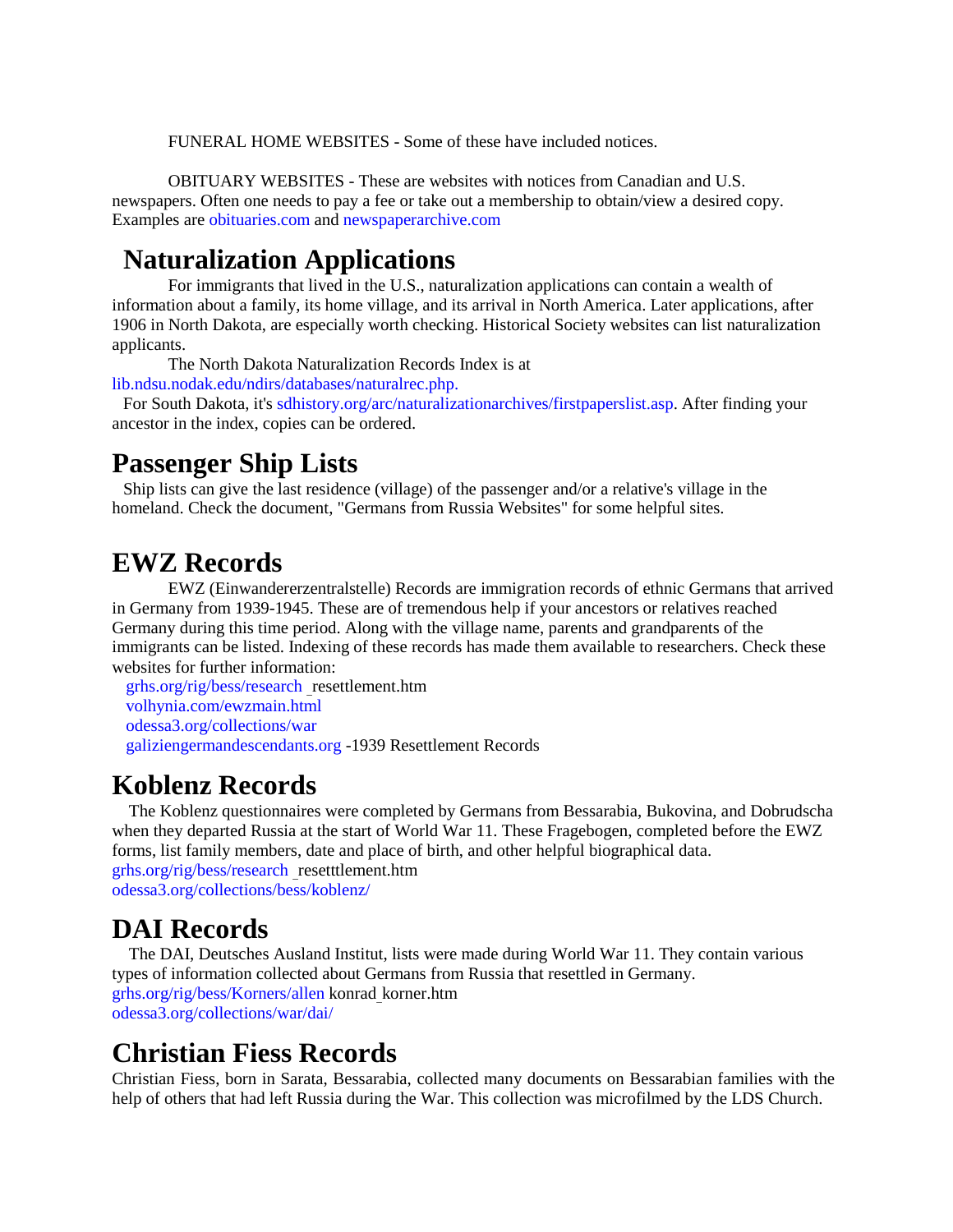[grhs.org/rig/bess/CF/Christian](http://grhs.org/rig/bess/CF/Christian) \_fiess.htm [odessa3.org/collections/bess/fiess](http://odessa3.org/collections/bess/fiess)

#### **Attestation Records - Soldiers of the First World War - CEF**

The Attestation Paper lists the address of the soldier, present place of residence, nextof-kin, and the place of birth. Library and Archives Canada collectionscanada.gc.caldatabases/cef

## **Likacheff-Ragosine-Mathers (LI-RA-MA) Collection**

Immigrants from the Russian Empire - The collection contains "documents created between 1898 and 1922 by the consular offices of the Russian Empire in Canada." Copies of passport applications, questionnaires, and personal documents which list the year and place of birth are in the collection. Library and Archives Canada collectionscanada.gc.caldatabases/li-ra-ma

## **Land Records**

Canadian Homestead Records for Germans from Russia often state that the homesteader was from Russia or S. Russia. If the person lived in the U.S. and came to Canada to fill in a homestead application, it may have the village name in the States. Sometimes the Country, Sub-division, and Last Place of Residence listed are more helpful.

United States Homestead Applications can include the Bureau of Immigration and Naturalization, Declaration of Intention, which should contain the homeland village. These records describe the homestead and the progress made by the family.

Check the document "German from Russia Websites" for some helpful sites.

## **Lists of Emigrants from Germany to Russia**

Depending on the family name, indexes (books and websites) can be used to discover the homeland village of the family with the surname being researched. This village name would have to be further proved with other resources before being accepted as the correct homeland village. Searches can be completed on Germans from Russia websites. The major resource, The Emigration from Germany to Russia in the Years 1763-1862 by Karl Stumpp, is indispensable. An alphabetical listing of family names from this book can be searched at [odessa3.org/collections/ships/link/sindex.txt.](http://odessa3.org/collections/ships/link/sindex.txt.)

## **Website Searches - Family Name using Alternative**

## **Spellings/Villages**

Germans from Russia Heritage Society - [grhs.org](http://grhs.org/) - GRHS Website Search American Historical Society of Germans from Russia - [ahsgr.org](http://ahsgr.org/) - Find Your Ancestors/Ancestors List Volga Germans - [webbit.com/volga](http://webbit.com/volga) - Search for Your Ancestors Society for German Genealogy in Eastern Europe - [sggee.org](http://sggee.org/)

Family History and Genealogical Records - [familysearch.org](http://familysearch.org/)

Conduct a search of LDS family history and genealogical records. Again additional research will have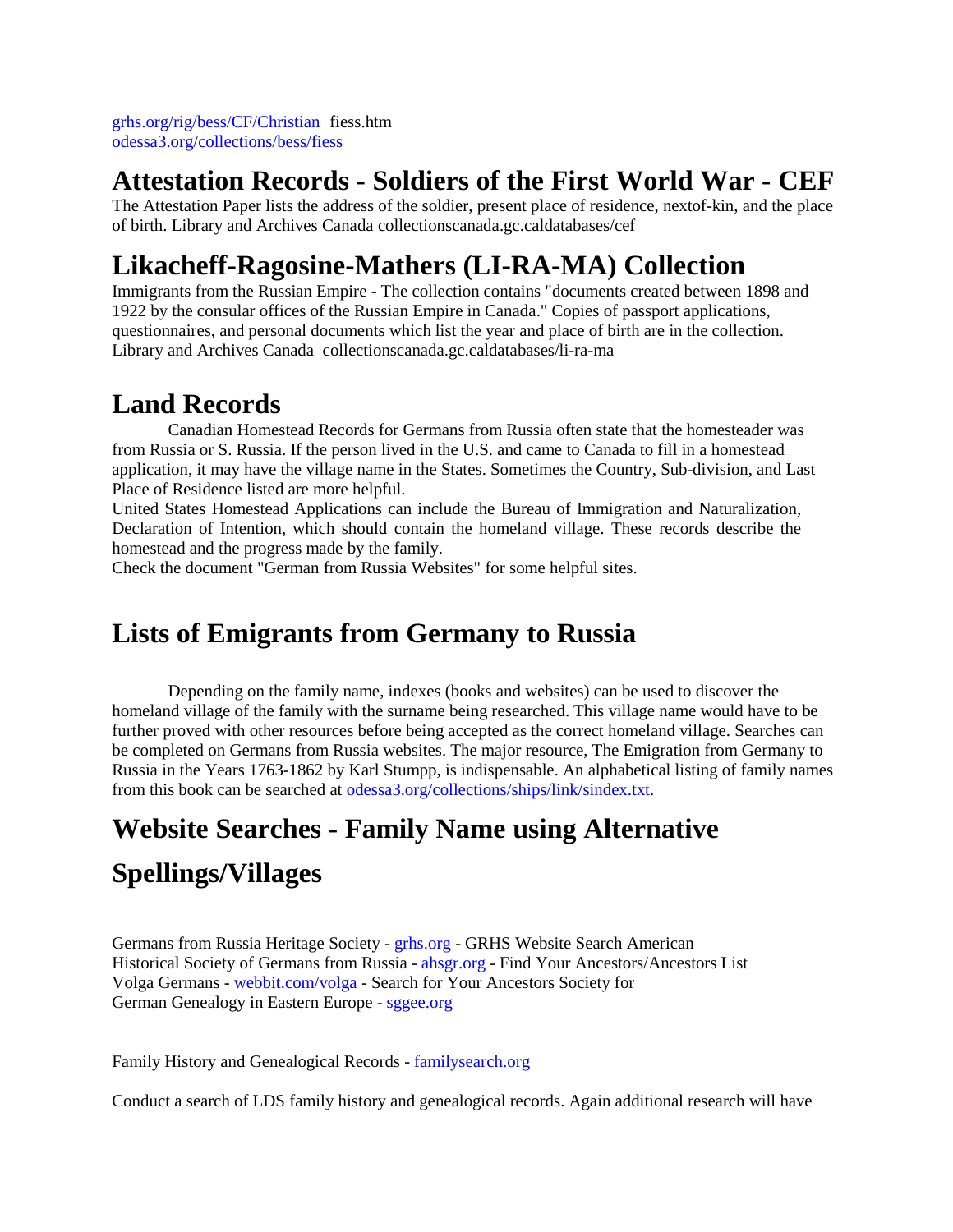to be completed to make sure the village is correct.

## **Germans from Russia Websites**

Medicine Hat centers a region that contains many Germans from Russia descendants. In the 2001 Canadian census, 40.6 % of the Hat's population gave German as their ethnic origin. Nearby SE Alberta communities of Dunmore, Irvine, Walsh, Schuler, Hilda, and Seven Persons were homesteaded by significant numbers of Germans from Russia. Across the border in SW Saskatchewan, Golden Prairie, Richmound, Fox Valley, Burstall, and Leader also have many GR roots.

Often it is faster/less frustrating to reach these societies/websites by doing an internet search without the website address.

#### **Societies/ Websites**

#### **Canada/ United States**

Odessa A German-Russian Genealogical Library - [odessa3.org](http://odessa3.org/) Germans from Russia Heritage Society - Chapters and Regional Interest Groups (RIGS), resources [grhs.org](http://grhs.org/) American Historical Society of Germans from Russia - Village Coordinators, Research Links, resources - [ahsgr.org](http://ahsgr.org/) SOAR-Saving Our Ancestral Records - [ahsgrsoar.org](http://ahsgrsoar.org/) Germans from Russia Heritage Collection - NDSU Library - [library.ndsu.edu/grhc](http://library.ndsu.edu/grhc) Volga Germans - [webbitt.com/Volga/home](http://webbitt.com/Volga/home) CVGS - The Center for Volga German Studies at Concordia University - [cvgs.cu](http://cvgs.cu/) Kratzke - Brent Mai's Research Germans from Russia [berschauer.com/Genealogy/Total](http://berschauer.com/Genealogy/Total) Cyndi's List of Genealogy Sites on the Internet - GR links [cyndislist.com/germruss](http://cyndislist.com/germruss) The Church of Jesus Christ of Latter-Day Saints - International Genealogical Index, Ancestral File, Russian German resources - [familysearch.org](http://familysearch.org/) St. Petersburg Records - Record Search/ Asia and Middle East - Russia Lutheran Church Book Duplicates 1833-1885 [familysearchlabs.org](http://familysearchlabs.org/) Germans from Russia - Research Wiki - 30 Research articles - [familysearch.org/en/](http://familysearch.org/en/) Category: Germans from\_ Russia Germany - Baptisms and MarriagesRecord Search/Europe - [familysearchlabs.org](http://familysearchlabs.org/) Federation of East European Family History Societies - research in Eastern and Central Europe resources, map library [-feefhs.org](http://-feefhs.org/) Society for German Genealogy in Eastern Europe - present day Poland and NW Ukraine, Volhynia maps, resources, research help - [sggee.org](http://sggee.org/) Volhynian website - Dave Obee - Volhynia.com Mennonite genealogy - Mennonites.ca Mennonite church registers, passenger lists - [mennonitegenealogy.com/](http://mennonitegenealogy.com/) Canada Mennonite Historical Society of BC - obituary indexes, migration and census lists [mhsbc.com/genealogy.html](http://mhsbc.com/genealogy.html) Gliickstal Colonies Research Association - publications - [glueckstal.org](http://glueckstal.org/) Galizien German Descendants - resources, maps - [galiziengermandescendants.org](http://galiziengermandescendants.org/) The Krasna Project - Krasna, Bessarabia plus Emmental, Bess, and Karamurat, Dobrudscha(Dobruja) - [14ushop.com/krasna](http://14ushop.com/krasna)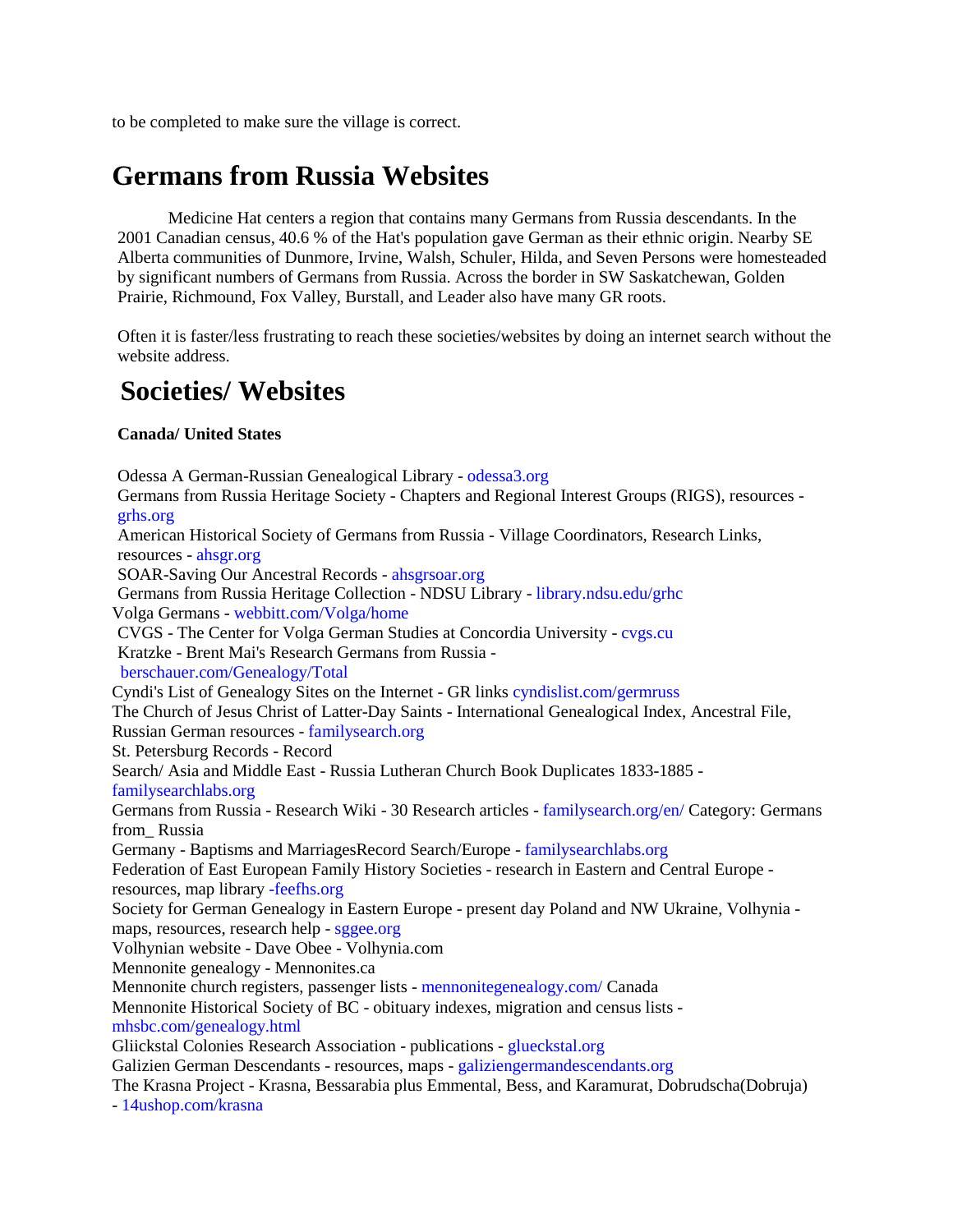East European Genealogical Society - [eegsociety.org](http://eegsociety.org/) Kartenmeister - Place names in provinces of East Prussia, including Memel; West Prussia, Brandenburg, Posen, Pomerania, and Silesia, maps - [kartenmeister.com](http://kartenmeister.com/) East and West Prussia Gazetteer - [progenealogists.com/](http://progenealogists.com/) germany Donauschwaben Villages Helping Hands Inc. - Banat, Batschka, Hungarian Highlands, Sathmar, Syrmia & Slavonia, Swabian Turkey - [dvhh.org](http://dvhh.org/) Russian Roots, German Branches - The Weiss Family, Selz to Fox Valley - maps, photos [russianroots.ca](http://russianroots.ca/) Canadian Census - [collectionscanada.ca](http://collectionscanada.ca/) [automatedgenealogy.com](http://automatedgenealogy.com/)

## **Germany**

Landsmannschaft der Deutschen aus Russland - homeland association of Germans from Russia publications, Heimatbiicher - [deutscheaurussland.de](http://deutscheaurussland.de/) Historischer Forschungsverein Der Deutchen aus Russland E.V. - historical research society of Germans from Russia Association - [hfdr.de](http://hfdr.de/) Deutsche Auswanderer-Datenbank, Historische Museum Bremerhaven - German Emigrants Database - [dad-recherche.de](http://dad-recherche.de/) Ancestry.com German site - Hamburg Passenger lists - [ancestry.de](http://ancestry.de/) Germany - German Genealogy - many links - [Dutch.favos.nl](http://dutch.favos.nl/) German genealogy - online heritage books (Ortsfamilienbucher), family notices in newspapers(Familienanzeigen in Tageszeitungen), Historical address books, ships databases, German European settlements such as Dobruja - [genealogienetz. de](http://genealogienetz.de/) Kirchlicher Suchdienst - tracing service of the ecclesiastical welfare associations - [kirchlicher-](http://kirchlicher-suchdienst.de/)

[suchdienst. de](http://kirchlicher-suchdienst.de/)

## **Russia**

Russian Archives - GR resources - Saratov, Engels, and Volgograd Archives - [webbitt.com/Volga](http://webbitt.com/Volga) - Volga Archives

Getting Research Done at the Russian Archives [-dobrinka.org/](http://-dobrinka.org/) archives Researching Russian Roots - archives - [mtu-net.ro/rrr](http://mtu-net.ro/rrr) Russian Federal Archive - [rusarchives.ru](http://rusarchives.ru/) website in Russian

#### **Argentina**

Alemanes Del Volga - Association of Volga Descendants in Argentina - [alemanesdelvolga.com](http://alemanesdelvolga.com/) Centro Argentino Cultural "Wolgadeutsche" - [cacw.com](http://cacw.com/)

## **Emigration and Passenger Lists**

What Passenger Lists Are Online? - home.att.net/ -wee-monster/ontinelists Emigration Port Hamburg - [fhhl.hamburg.de/fhh](http://fhhl.hamburg.de/fhh) (Use #1) Bremen Passenger Lists 1920-1939 - [schiffslisten. de](http://schiffslisten.de/) Ballinstadt - Port of Hamburg - [ballinstadt.de/en/about](http://ballinstadt.de/en/about)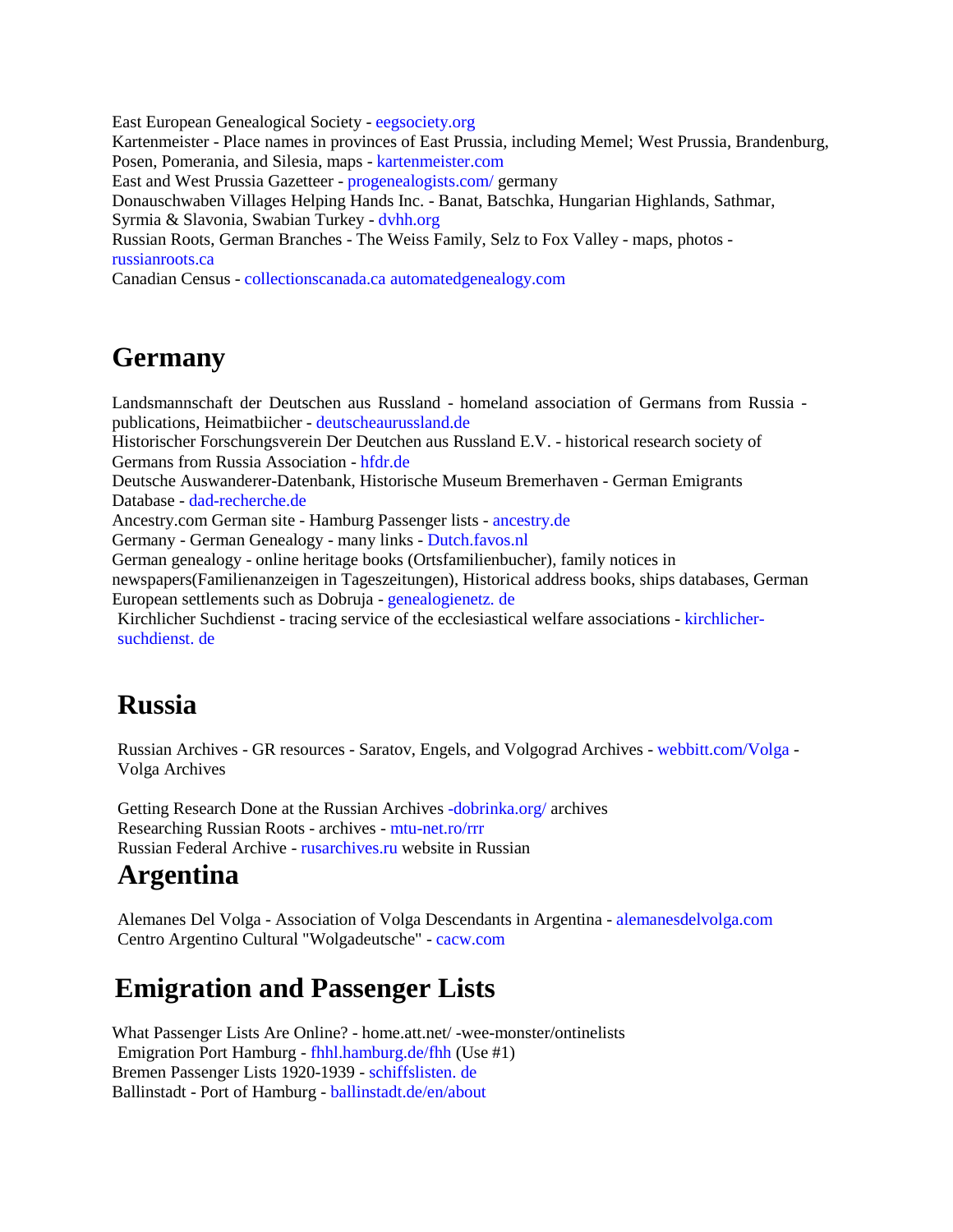Passenger lists leaving UK: 1890-1960 - [findmypast.com](http://findmypast.com/) Library and Archives Canada & Canadian Genealogy Centre - ancestors - Passenger Lists, Immigrants from the Russian Empire(LI-RA-MA Collection) - [collectionscanada.ca](http://collectionscanada.ca/) Halifax, Quebec, and St John Ship Arrivals 1900-1914 - G. Dorscher - [odessa3.org/collections/ships](http://odessa3.org/collections/ships) Portland, Maine Ship Arrivals - 1906-1912 - A. Brosz - [odessa3.org/collections/ships](http://odessa3.org/collections/ships) Ships List Indexing Project - Nanaimo Family History Society - [members.shaw.ca/Nanaimo.fhs](http://members.shaw.ca/Nanaimo.fhs) Passengers arriving at New York - [ellisislandrecord.org](http://ellisislandrecord.org/) Ellis Island Database - One Step Search Tools - [jewishgen.org](http://jewishgen.org/) Hosted Organizations Immigrants arriving in New York 1830-1892 - [castlegarden.org](http://castlegarden.org/) German Emigrants Database - European emigration to the United States 1820-1939 mostly German ports - [dad-recherche.de](http://dad-recherche.de/) National Archives - Access to Archival Databases - Passenger Lists - Russians to America Passenger Data File 1834-1897 - [archives. gov/](http://archives.gov/) aad One Step Webpage[s -stevemorse.org](http://-stevemorse.org/)

## **Land Records**

Alberta Homestead Records - [abgensoc.ca](http://abgensoc.ca/) Saskatchewan Homestead Index - [saskgenealogy.com](http://saskgenealogy.com/) Canadian Land Records - Western Land Grants - [collectionscanada.ca](http://collectionscanada.ca/) [glorecords.blm.gov](http://glorecords.blm.gov/) United States Land Records - Search Land Patents -

## **German Language and Writing**

Omniglot writing systems & languages of the world [omniglot.com/](http://omniglot.com/) writing/ german.htm [suetterlinschrift.de](http://suetterlinschrift.de/) German handwriting, German script -

## **North and South Dakota**

[censusfinder.com](http://censusfinder.com/) Census Images -

- [nd. gov/](http://nd.gov/) hist/ sal/ archives.htm State Historical Society of North Dakota

- [lib.ndsu.nodak.edu/ndirs/databases/](http://lib.ndsu.nodak.edu/ndirs/databases/) North Dakota Naturalization Records Index naturalrec.php

- [doh.sd.gov/OnlineServices.aspx](http://doh.sd.gov/OnlineServices.aspx) South Dakota - 100-year-old birth records

# **Alberta**

- [ualberta.ca](http://ualberta.ca/) German-speaking Communities in Alberta - Manfred Prokop - Central and Eastern Europe to Alberta settlement for GR groups, links to excellent sections on related topics, maps - Search ualberta website - "german communities"

## **Maps**

- [rollintl.com/roll/grsettle.htm](http://rollintl.com/roll/grsettle.htm) German-Russian Settlement maps